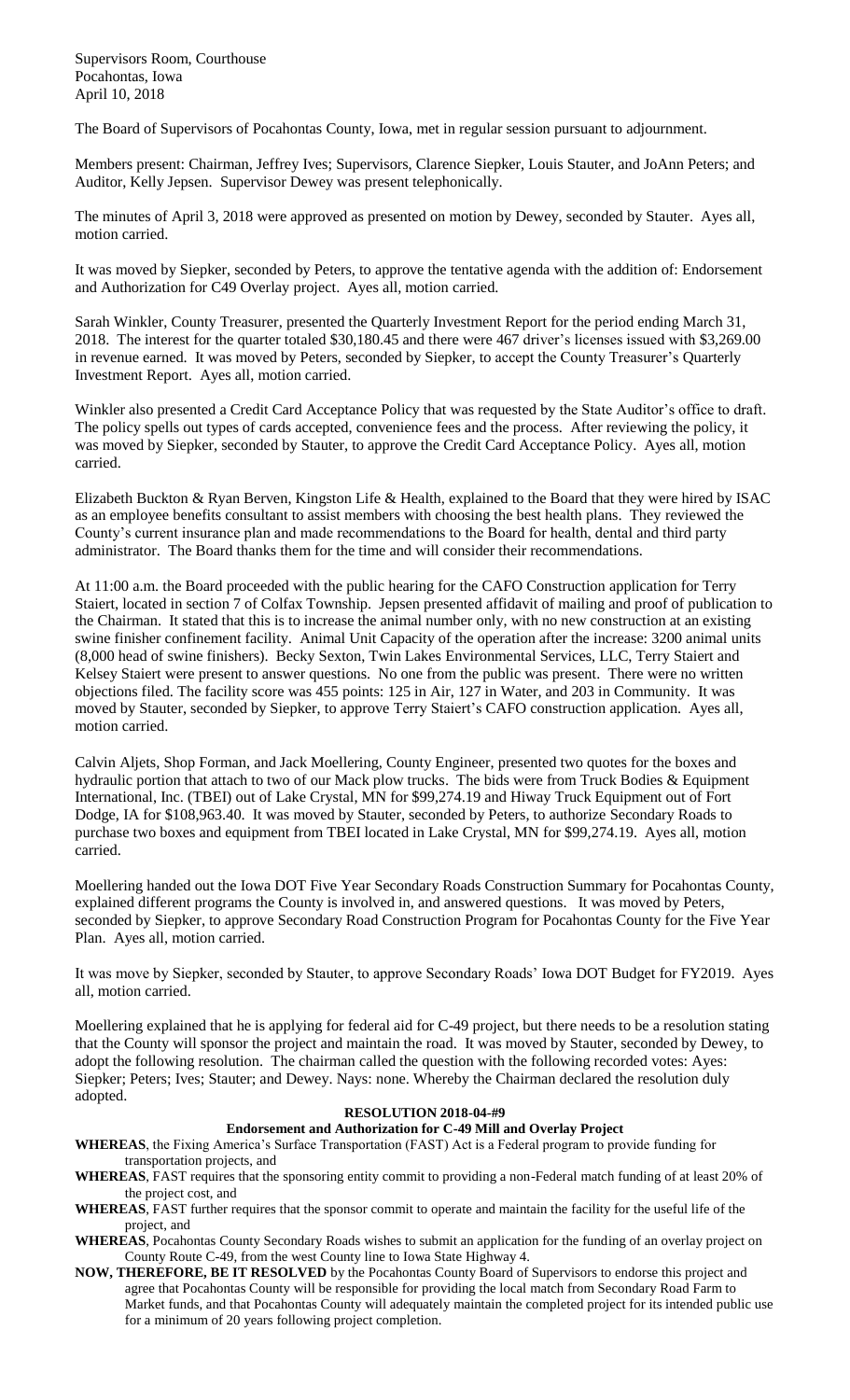**BE IT FURTHER RESOLVED** that the Pocahontas County Board of Supervisors authorizes John A. Moellering, Pocahontas County Engineer, to sign the application on our behalf and carry the project to completion if it is approved for Federal funding.

It was moved by Peters, seconded by Siepker, to acknowledge receipt of Manure Management Plans: (1) B & B Hog Farms Inc. – ID# 59153 located in the SE SW, Section 3, Des Moines Township with Brad Banwart as owner & contact person; (2) PI 258 Finisher – ID# 65208 located in the NE NW, Section 19, Grant Township with Prestage Farms of Iowa LLC as owner & Dennis Benning as contact person; (3) Seehusen Finisher –ID# 61832 located in the SE SW, Section 30, Sherman Township with Maschhoffs Environmental as owner & contact. Ayes all, motion carried.

It was moved by Stauter, seconded by Siepker, to appoint Mike Behrendsen and Jerry Hammen as Commissioners for DD 41, DD 105 and DD 24 with William Kemna as an alternate. Ayes all, motion carried.

It was moved by Siepker, seconded by Stauter, to accept the Sheriff's and Auditor's quarterly reports. Ayes all, motion carried.

Jepsen let the Board know that the informal Informational Hearing for DD 160 will be on April 17, 2018 at 1:30 p.m. in the Assembly Room, Pocahontas Courthouse, and she had received a new CAFO application from Prestage Farms of Iowa, LLC located in the NW NE section 20 in Belleville Township. The public hearing will be May 1, 2018 at 11 a.m. Jepsen also questioned if the Board would prefer to have DD 17's formal Informational Hearing in Rolfe rather than at the Courthouse. After discussion, it was decided to change the meeting location to the Rolfe Community Center.

## The following claims were audited and allowed:

| The following clumb were addited and allowed. |                                      |                  |                                |
|-----------------------------------------------|--------------------------------------|------------------|--------------------------------|
| A & M Laundry<br>AT&T                         | Supplies<br>Phone                    | 66.86<br>42.71   | $\mathbf{1}$<br>$\mathbf{1}$   |
| Adv Systems                                   | Copier Ex                            | 139.36           | $\mathbf{1}$                   |
|                                               | Utilities                            | 651.03           | $\mathbf{1}$                   |
| Alliant Energy                                |                                      |                  | $\mathbf{1}$                   |
| AP Air Inc                                    | Parts                                | 60.00            | 1                              |
| Arnold Motor                                  | Parts<br>Tires/Parts                 | 214.09<br>578.60 | $\mathbf{1}$                   |
| Bauer Built                                   |                                      |                  |                                |
| Bennett Recycling                             | Garbage                              | 33.00            | 1                              |
| M Boernsen                                    | Bees                                 | 133.75           | $\mathbf{1}$                   |
| Briggs Healthcare                             | Supplies                             | 81.91            | $\mathbf{1}$                   |
| BV Co Journal                                 | Ad                                   | 12.05            | 1                              |
| BV Co Journal                                 | BOS Minutes                          | 332.07           | $\mathbf{1}$                   |
| Buscher Bros. Corp.                           | Mower Repairs                        | 248.74           | $\mathbf{1}$                   |
| Cal Co ECA                                    | Utilities                            | 68.22            | 1                              |
| Calhoun-Burns                                 | Bridge Rate/Inspect                  | 2187.58          | $\mathbf{1}$                   |
| CID                                           | Park Supplies                        | 1859.35          | $\mathbf{1}$                   |
| CenturyLink                                   | Phone                                | 326.46           | 1                              |
| Coffmans Lock                                 | Keys                                 | 75.00            | 1<br>$\mathbf{1}$              |
| Counsel                                       | engr/copies/contract                 | 147.74           |                                |
| Counsel                                       | shop/copies                          | .04              | $\mathbf{1}$<br>$\overline{c}$ |
| Counsel                                       | Copier Exp                           | 161.89           | $\mathbf{1}$                   |
| Counsel<br>O Cressler                         | Printer                              | 744.00           | $\mathbf{1}$                   |
|                                               | Reimb School Regist                  | 60.00            | $\mathbf{1}$                   |
| B Dahl                                        | Mileage, School Exp                  | 715.99           | $\mathbf{1}$                   |
| Dist III Treas                                | Meeting                              | 10.00<br>33.80   | $\mathbf{1}$                   |
| Dollar Gen                                    | Jail Supplies<br>Services            | 227.00           | $\mathbf{1}$                   |
| Electronic Enq                                | Hand-held radios                     | 967.50           | $\mathbf{1}$                   |
| Electronic Special<br>EMC                     | Lights                               | 2046.96          | $\mathbf{1}$                   |
| Farm & Home                                   | bulb                                 | 21.98            | $\mathbf{1}$                   |
| Farm & Home                                   | Custodial Supplies                   | 87.90            | $\mathbf{1}$                   |
| Farm & Home                                   | Laurens/fuel meter                   | 321.98           | $\mathbf{1}$                   |
| Farm & Home                                   | Paint, light bulb                    | 18.28            | $\mathbf{1}$                   |
| Farm & Home                                   | Supplies                             | 385.14           | $\mathbf{1}$                   |
| Farm & Home                                   | UPS                                  | 25.42            | $\mathbf{1}$                   |
| Farm & Home                                   | 15 amp plug                          | 5.99             | $\mathbf{1}$                   |
| Farm & Home Pub                               | Plat maps                            | 317.10           | 1                              |
| D Ferguson                                    | Mileage                              | 164.10           | $\mathbf{1}$                   |
| Fonda Ambl                                    | Allocation                           | 2690.00          | $\mathbf{1}$                   |
| Fonda Pub Libr                                | Allocation                           | 5433.00          | $\mathbf{1}$                   |
| City-Fonda                                    | Utilities                            | 174.94           | $\mathbf{1}$                   |
| GC Ambl                                       | Allocation                           | 1344.50          | $\mathbf{1}$                   |
| GC Pub Libr                                   | Allocation                           | 2490.00          | 1                              |
| Great Am Fin                                  | Copier Exp                           | 70.73            | $\mathbf{1}$                   |
| Havelock Pub Libr                             | Allocation                           | 4414.50          | $\mathbf{1}$                   |
| Hannah G Hubbell                              | Mileage                              | 32.75            | $\mathbf{1}$                   |
| J Huegerich                                   | Meal Reimb                           | 27.09            | 1                              |
| Humboldt Co HD                                | Water tests, closures, ad            | 1862.48          | $\mathbf{1}$                   |
| IA Prison Ind                                 | wt limit signs                       | 327.25           | $\mathbf{1}$                   |
| Iowa County Attorneys Assoc                   | Dues                                 | 340.00           | $\mathbf{1}$                   |
| Iowa Utility Association Attn:                | Conf Regist                          | 150.00           | $\mathbf{1}$                   |
| ISACA                                         | Training                             | 250.00           | $\mathbf{1}$                   |
| R Jergens                                     | Mileage                              | 250.00           | 1                              |
| R Jergens                                     | Mileage, Expenses                    | 914.06           | $\mathbf{1}$                   |
| Laurens Ambl                                  | Allocation                           | 2690.00          | $\mathbf{1}$                   |
| Laurens Pub Libr                              | Allocation                           | 6791.00          | 1                              |
| Laurens Sun                                   | BOS Minutes                          | 472.38           | $\mathbf{1}$                   |
| Martin Marietta                               | rdstone                              | 15038.90         | $\mathbf{1}$                   |
| Mediacom                                      | Internet                             | 206.07           | $\mathbf{1}$                   |
| K Metzger                                     | Mileage                              | 256.20           | $\mathbf{1}$                   |
| MidAmeri Energy                               | Elect                                | 55.00            | $\mathbf{1}$                   |
| MidAmeri Energy                               | GC/electric<br>Manson rural int. Its | 34.07<br>29.20   | $\mathbf{1}$<br>$\mathbf{1}$   |
| MidAmeri Energy<br>MidAmeri Energy            | Varina/electric                      | 35.89            | $\mathbf 1$                    |
| MW Card & ID                                  | Supplies                             | 990.00           | $\mathbf{1}$                   |
| MW Card & ID                                  | Supplies                             | 618.01           | $\mathbf{2}$                   |
| Murphy Tractor                                | Parts                                | 778.79           | $\mathbf{1}$                   |
| Next Gen Tech                                 | OwnCloud                             | 150.00           | $\mathbf{1}$                   |